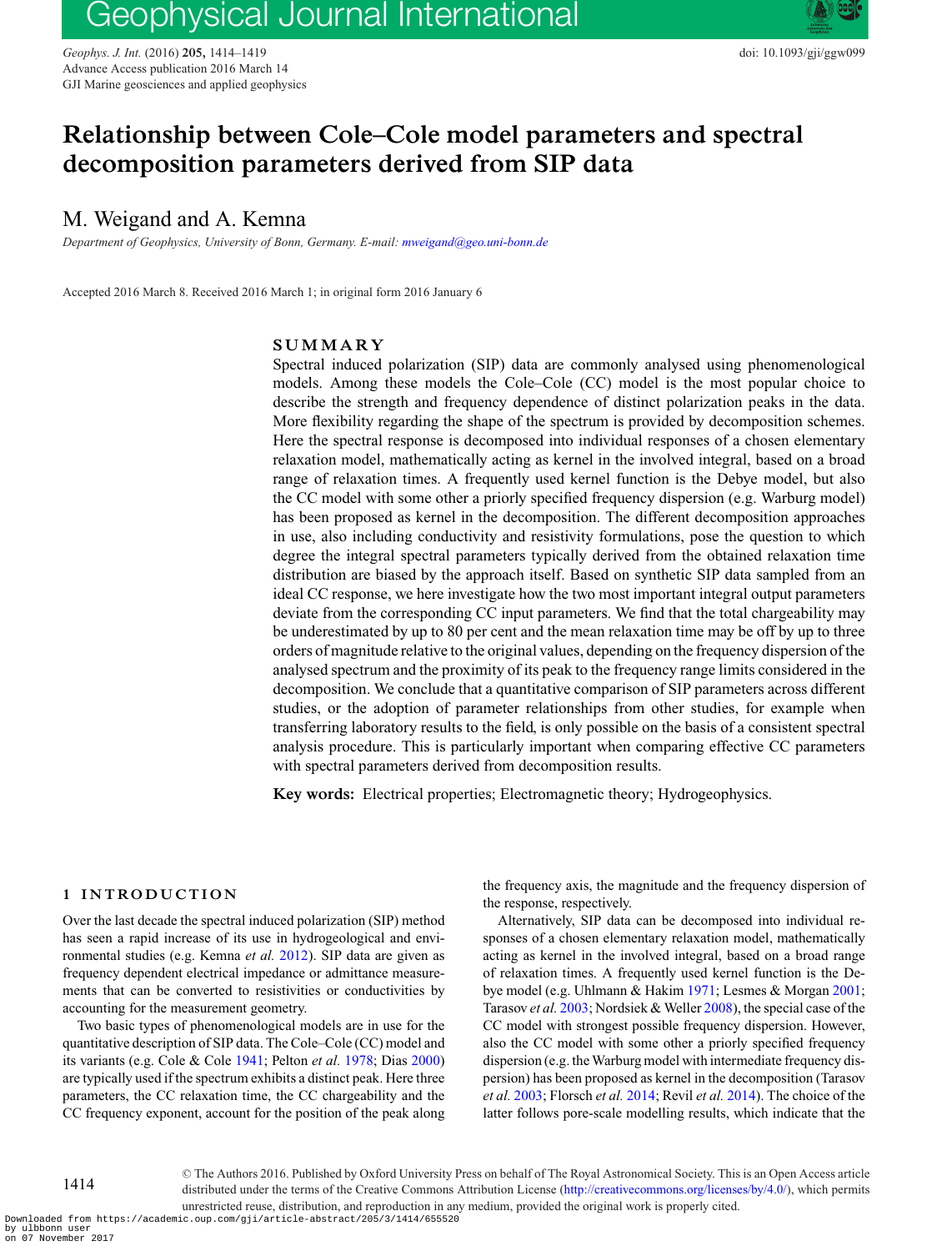elementary polarization response of a single pore or grain exhibits a broader frequency dispersion than the Debye model response (e.g. Wong [1979;](#page-5-10) Titov et al. [2002;](#page-5-11) Bücker & Hördt [2013\)](#page-5-12). Therefore a CC decomposition (CCD) (with fixed frequency dispersion) seems to be more adequate from a petrophysical point of view. The decomposition approach yields a relaxation time distribution (RTD) from which integral spectral parameters similar to those of the CC model can be computed, especially a mean relaxation time and a total chargeability.

It is important to note that the decomposition of SIP spectra based on CC-type kernel functions is highly ambiguous and the resultant RTD depends on the frequency dispersion of the kernel. For instance the equivalent representation of a CC model response as a superposition of Debye model responses based on an appropriate RTD was already recognized by Cole & Cole [\(1941\)](#page-5-1). However, even if the frequency dispersion of the kernel is fixed in the decomposition, which is commonly done due to this inherent equivalence, the resulting inverse problem typically still is ill-posed, requiring regularization (Florsch *et al.* [2012,](#page-5-13) [2014;](#page-5-8) Weigand & Kemna [2016\)](#page-5-14). This leads to considerable uncertainties in the decomposition results on top of the contribution on the account of data errors. Several studies have assessed uncertainties in the estimation of spectral parameters for the CC model (Ghorbani *et al.* [2007;](#page-5-15) Chen *et al.* [2008\)](#page-5-16) and the Debye decomposition (DD; Florsch *et al.* [2012;](#page-5-13) Keery *et al.* [2012\)](#page-5-17) in detail.

With the growing number and sophistication of SIP studies relating phenomenological model parameters to petrophysical properties, for example to permeability (e.g. Binley *et al.* [2005;](#page-5-18) Revil & Florsch [2010;](#page-5-19) Zisser *et al.* [2010;](#page-5-20) Weller *et al.* [2015\)](#page-5-21), consistency of data analysis procedures becomes important to ensure comparability of results. However, the variety of different models in use today is quite large, and formulations based on either resistivity or conductivity further complicate the interpretation of results across studies. For example, Revil *et al.* [\(2015\)](#page-5-22) used four different approaches to determine characteristic relaxation times from SIP data. As pointed out by Weller *et al.* [\(2015\)](#page-5-21), the total chargeability derived from the DD is biased by the shape of the spectrum and the analysed frequency range, while the CC chargeability accounts for all frequencies. Gurin *et al.* [\(2015\)](#page-5-23) also mention that the total chargeability from the DD is not comparable to the CC chargeability, and is dependent on the position of the spectral peak and the frequency range covered by the data.

Despite these insights, to our knowledge it has not yet been systematically studied how the total chargeability and the mean relaxation time derived from the CC decomposition (including the Debye and Warburg cases) of CC-type data deviate from the original CC chargeability and CC relaxation time. We here investigate these relationships based on synthetic SIP data sampled from an ideal CC response for a broad range of CC parameter values. The results of our study yield quantitative information on the possible over- or underestimation of chargeability and relaxation time when different models are used to analyse SIP data.

#### **2 METHODS**

### **2.1 The Cole–Cole model**

Based on the original formulation of Cole & Cole [\(1941\)](#page-5-1), the complex conductivity  $(\hat{\sigma})$  formulation of the CC model is given as (e.g. Tarasov & Titov [2013\)](#page-5-24)

$$
\hat{\sigma}(\omega) = \sigma_{\infty} \left( 1 - \frac{m}{1 + (j\omega \tau_{(\sigma)})^c} \right),\tag{1}
$$

with  $\omega$  denoting the angular frequency,  $\sigma_0$  and  $\sigma_\infty$  the conductivity in the low- and high-frequency limit, respectively,  $m = (\sigma_{\infty} \sigma_0$ / $\sigma_{\infty}$  the chargeability, *j* the imaginary unit,  $\tau_{(\sigma)}$  the CC relaxation time, and *c* the CC frequency exponent.

An alternative formulation in terms of complex resistivity  $(\hat{\rho})$ was proposed by Pelton *et al.* [\(1978\)](#page-5-2) as

$$
\hat{\rho}(\omega) = \rho_0 \left( 1 - m \left[ 1 - \frac{1}{1 + (j \omega \tau_{(\rho)})^c} \right] \right),\tag{2}
$$

$$
m = \frac{\sigma_{\infty} - \sigma_0}{\sigma_{\infty}} = \frac{\rho_0 - \rho_{\infty}}{\rho_0},
$$
\n(3)

with  $\rho_0 = 1/\sigma_0$  being the DC resistivity,  $\rho_\infty = 1/\sigma_\infty$ , and  $\tau_{(\rho)}$  the CC relaxation time in the resistivity formulation. Importantly, from  $\hat{\rho}(\omega) = 1/\hat{\sigma}(\omega)$  it follows that  $\tau_{(\sigma)}$  and  $\tau_{(\rho)}$  are not identical but related by (Florsch *et al.* [2012\)](#page-5-13)

$$
\tau_{(\sigma)} = \tau_{(\rho)} (1 - m)^{1/c}.
$$
 (4)

It is easy to show that the peak frequencies of the imaginary components of  $\hat{\sigma}(\omega)$  and  $-\hat{\rho}(\omega)$  are related to the relaxation times  $\tau_{(\sigma)}$  and  $\tau_{(\rho)}$  according to

$$
f_{\text{peak}}^{(\sigma'')} = \frac{1}{2\pi \tau_{(\sigma)}}
$$
 and  $f_{\text{peak}}^{(-\rho'')} = \frac{1}{2\pi \tau_{(\rho)}}$ . (5)

In combination with eq. (4) this implies that  $\sigma''(\omega)$  and  $-\rho''(\omega)$  peak at different frequencies (with " denoting the imaginary component).

#### **2.2 The Cole–Cole decomposition**

Based on a broad range of relaxation times spanned by *N* discretized values  $\tau_k$ , the discrete form of the CCD in conductivity and resistivity formulation, respectively, can be written as

$$
\hat{\sigma}(\omega) = \sigma_{\infty} \left( 1 - \sum_{k=1}^{N} \frac{m_k^{(\sigma)}}{1 + (j\omega\tau_k)^{\tilde{c}}} \right),\tag{6}
$$

$$
\hat{\rho}(\omega) = \rho_0 \left( 1 - \sum_{k=1}^N m_k^{(\rho)} \left[ 1 - \frac{1}{1 + (j\omega \tau_k)^2} \right] \right),\tag{7}
$$

where the kernel (assumed elementary relaxation model) is adopted from the CC model in eqs (1) and (2), respectively. In eqs (6) and (7),  $m_k^{(\sigma)}$  and  $m_k^{(\rho)}$  denote the chargeability weights at the sampled relaxation times  $\tau_k$  in conductivity and resistivity formulation, respectively. Usually the relaxation time range is chosen to cover at least the measurement frequency (*f*) range of the data according to the inverse relationship  $\tau = 1/(2\pi f)$  (e.g. Weigand & Kemna [2016\)](#page-5-14). The frequency dispersion of the kernel functions in the decompositions is controlled by the chosen fixed value for  $\tilde{c}$ , with the DD resulting for  $\tilde{c} = 1$  and a Warburg decomposition (Revil *et al.* [2014\)](#page-5-9) resulting for  $\tilde{c} = 0.5$ .

The RTD is given by the distribution  $m_k^{(\sigma)}(\tau_k)$  or  $m_k^{(\rho)}(\tau_k)$ , respectively, from which the following integral parameters can be derived:

(i) The *total chargeability*  $m_{\text{tot}} = \sum_{k=1}^{N} m_k$  (e[.](#page-2-0)g. Nordsiek & Weller [2008\)](#page-5-7) is the analogue to the chargeability *m* in eqs (1) and (2) when a single CC model is used to describe SIP data. However, in the typical case that the fixed value of  $\tilde{c}$  in the decomposition is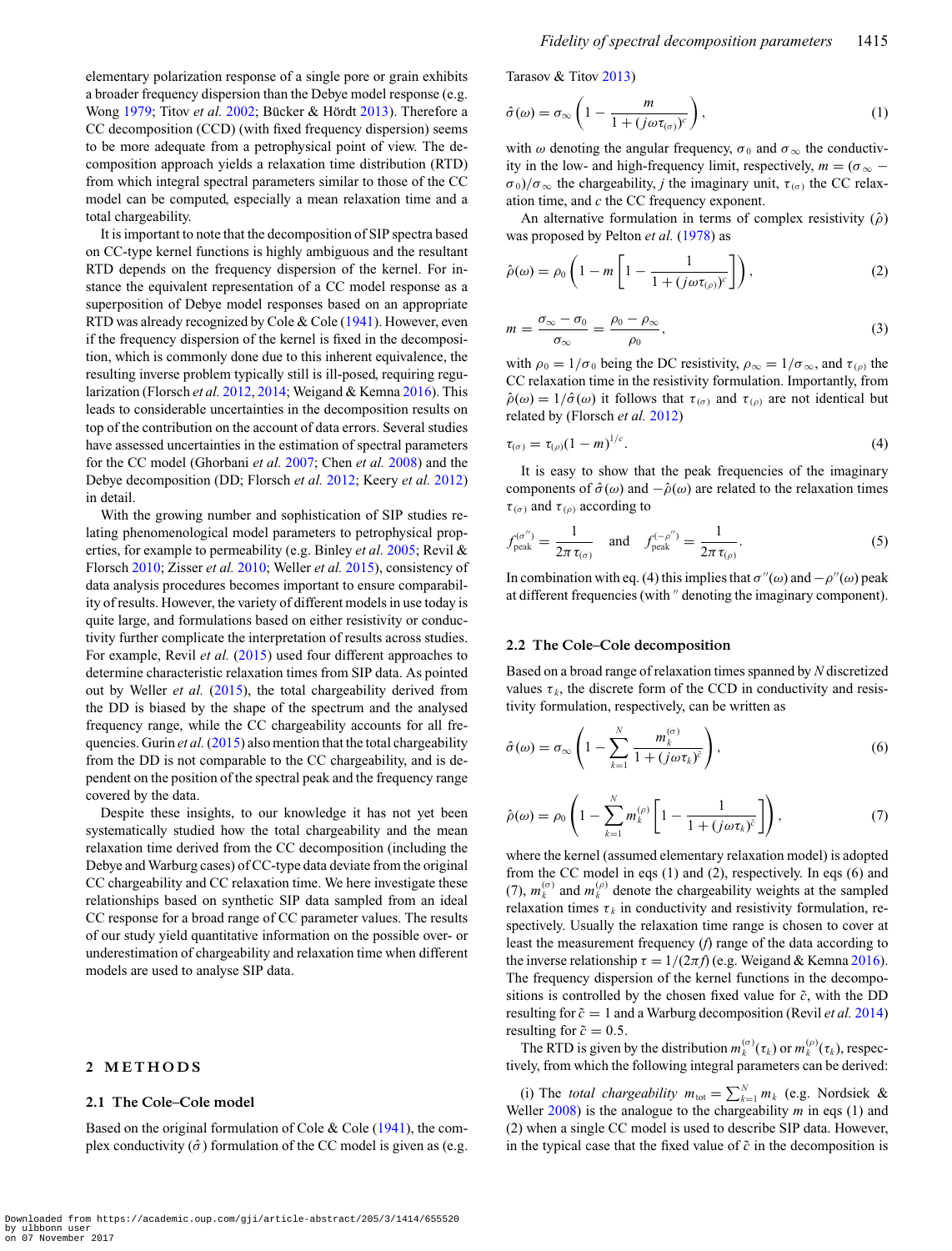<span id="page-2-0"></span>

**Figure 1.** Relationship between original CC chargeability *m* and CCD-derived total chargeability  $m_{\text{tot}}^{(\rho)}$  using the indicated values of  $\tilde{c}$  for varying values of input CC time constant  $\tau_{(\rho)}$  and CC frequency exponent  $c \ll c$ ). A fixed value  $m = 0.5$  was used in the CC model to generate the SIP data. The resistivity formulations of both the CC model and the DD scheme were used.

considerably larger than the *c* value of a single CC model describing the same SIP data, that is, if the elementary relaxation model has a much stronger frequency dispersion than the given data,  $m_{\text{tot}}$  primarily accounts for polarization within the considered frequency range of the decomposition (spanned by the chosen  $\tau_k$  values), whereas *m* also contains significant contributions from outside this range.

(ii) The *median relaxation time*  $\tau_{50}$  is the relaxation time at which 50 per cent of the total chargeability is reached (Nordsiek & Weller [2008;](#page-5-7) Zisser *et al.* [2010\)](#page-5-20).

(iii) The *mean logarithmic relaxation time* τ<sub>mean</sub> is the chargeability-weighted logarithmic mean value of the RTD (Nordsiek & Weller [2008\)](#page-5-7):  $\tau_{\text{mean}} = \exp(\frac{\sum_{k=1}^{N} m_k \log(\tau_k)}{\sum_{k=1}^{N} m_k})$ .

(iv) The arithmetic mean of the RTD is given by  $\tau_a = \frac{\sum_{k=1}^{N} m_k \tau_k}{\sum_{k=1}^{N} m_k}$ (Tong *et al.* [2004\)](#page-5-25).

Although originally proposed for the DD, the above parameters can be computed analogously from the RTD of the CCD.

### **3 NUMERICAL EXPERIMENTS**

Synthetic SIP data were generated assuming a CC model response in resistivity formulation (eq. 2) by systematically varying  $\tau_{(\rho)}$  in the range from  $1.59 \times 10^{-5}$  s to 159.15 s and *c* from 0.05 to 1. Assumed measurement frequencies were selected using eq. (5) such that the polarization peaks lie within the frequency range covered by the data, with 30 frequencies in total. CCDs of the resulting spectra were performed for the  $\tilde{c}$  values 0.3, 0.5 and 1.0, according to eq. (7) (resistivity formulation), using the open-source code from Weigand & Kemna [\(2016\)](#page-5-14), with 20 relaxation times per decade, and two decades of relaxation times outside the low- and high-frequency limits of the data (222 relaxation times in total, 140 representing the data frequency range).

The input CC chargeability  $m$  was compared to the  $m_{\text{tot}}$  parameters computed from the CCD results. For the relaxation times, the three parameters  $\tau$ <sub>mean</sub>,  $\tau$ <sub>50</sub>, and  $\tau$ <sub>a</sub> based on the decomposition with  $\tilde{c} = 1$  (DD) were related to the input CC parameter  $\tau_{(\rho)}$ . In addition,  $\tau$ <sub>mean</sub> resulting from the CCD for the  $\tilde{c}$  values 0.3 and 0.5, respectively, was compared to  $\tau_{(\rho)}$ . Finally, the analogue of eq. (4) for the mean relaxation times  $\tau_{\text{mean}}^{(\sigma)}$  and  $\tau_{\text{mean}}^{(\rho)}$  obtained from the DD ( $\tilde{c} = 1$ ) in conductivity (eq. 6) and resistivity (eq. 7) formulation, respectively, was evaluated for different input CC chargeability values in terms of  $\tau_{\text{mean}}^{(\sigma)}/\tau_{\text{mean}}^{(\rho)}$ .

#### **4 RESULTS**

# **4.1 Chargeability recovery**

Original CC chargeabilities *m* are increasingly underestimated by  $m_{\text{tot}}^{(\rho)}$  by up to 80 per cent for decreasing *c* values, that is, decreasing frequency dispersion of the data, and for  $\tau_{(0)}$  approaching either the low or high relaxation time limit in the decomposition (Fig. [1\)](#page-2-0). This behaviour is found for different  $\tilde{c}$  values in the range  $c < \tilde{c}$ .

#### **4.2 Relaxation time recovery**

The relaxation times  $\tau_{\text{mean}}^{(\rho)}$  and  $\tau_{50}^{(\rho)}$  recovered from the CCD (eq. 7) over- or underestimate the original CC relaxation time  $\tau_{(0)}$  by up to three orders of magnitude for  $\tau_{(\rho)}$  approaching the high or low relaxation time limit, respectively, and for decreasing *c* values (Fig. [2\)](#page-3-0). The absolute deviation patterns are similar to those obtained for  $m_{\text{tot}}^{(\rho)}$  (Fig. [1\)](#page-2-0). The arithmetic mean relaxation time  $(\tau_a^{(\rho)})$  shows only a narrow band of CC parameters where the agreement with the original  $\tau_{(\rho)}$  value is good; outside this range, deviations up to three orders of magnitude exist.

The deviation of the CCD-derived (eq. 7) relaxation time  $\tau_{\text{mean}}^{(\rho)}$  for different values of  $\tilde{c}$  exhibits a similar pattern as the corresponding  $m_{\text{tot}}^{(\rho)}$  results (Fig. [1\)](#page-2-0). The absolute deviation from the original  $\tau_{(\rho)}$ value increases with decreasing  $c \, (< \tilde{c}$ ) and with  $\tau_{(\rho)}$  approaching one of the relaxation time limits (Fig. [3\)](#page-3-1).

The ratio between the DD-derived relaxation times  $\tau_{\text{mean}}^{(\sigma)}$  and  $\tau_{\text{mean}}^{(\rho)}$ (using eqs 6 and 7, respectively) diverts from the behaviour of the CC counterparts  $\tau_{(\sigma)}$  and  $\tau_{(\rho)}$  (described by eq. 4) and shows much less dependence on *m* (Fig. [4\)](#page-4-0). However, the ratio deviates from 1 (the value which indicates perfect agreement between  $\tau_{(\sigma)}$  and  $\tau_{(\rho)}$ ) for larger *m* values and also depends on  $\tau_{(\rho)}$ , that is, the position of the peak in the spectrum relative to the analysed frequency range.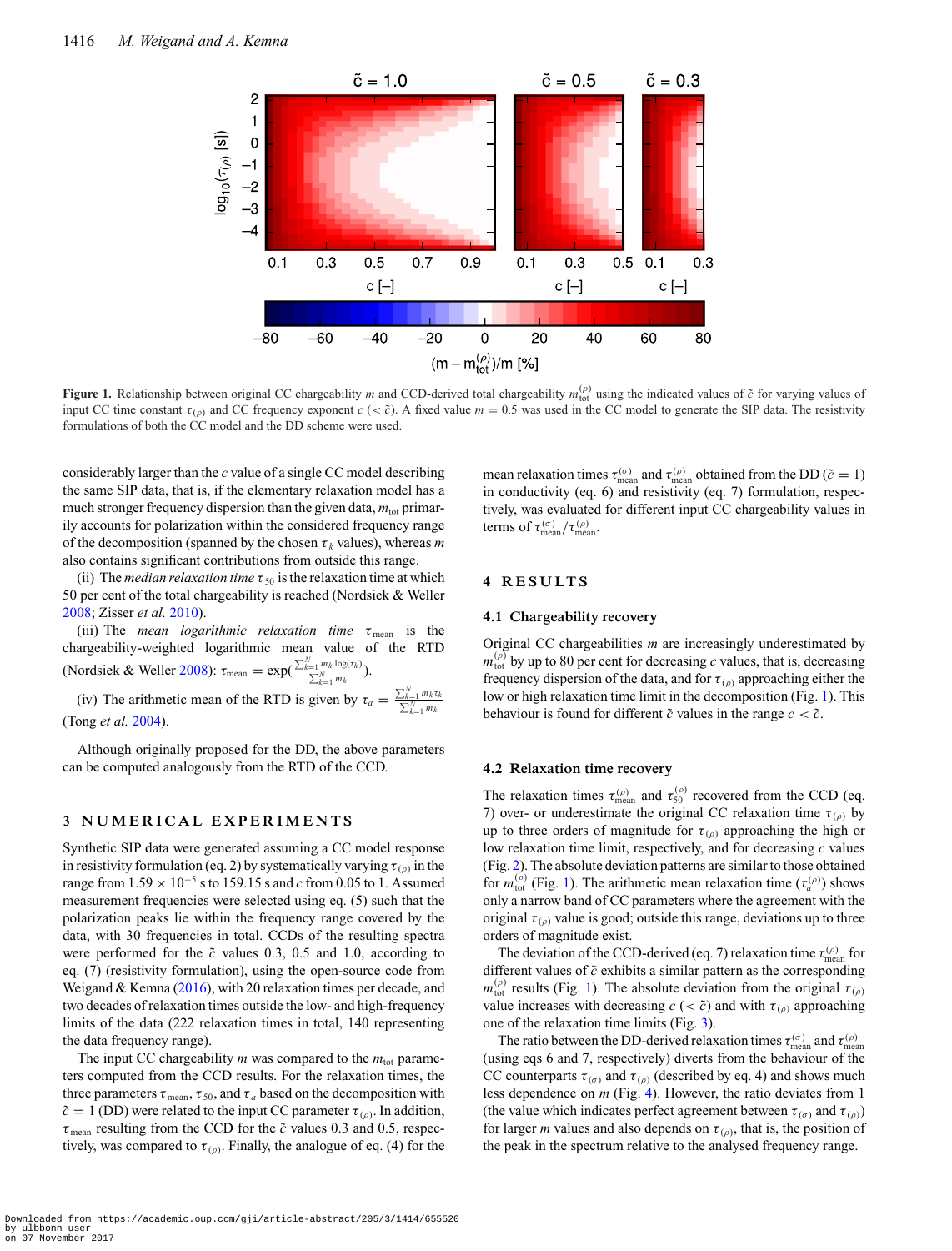<span id="page-3-0"></span>

<span id="page-3-1"></span>**Figure 2.** Relationship between original CC relaxation time  $\tau_{(\rho)}$  and the indicated DD-derived relaxation times for varying values of input CC parameters  $(\tau_{(\rho)}$ , *c*). A fixed value  $m = 0.5$  was used for the input CC chargeability. Displayed is the log<sub>10</sub>-difference between  $\tau_{(\rho)}$  and the DD-derived relaxation times. The resistivity formulations of both the CC model and the DD scheme were used.



**Figure 3.** Relationship between original CC relaxation time  $\tau_{(\rho)}$  and CCD-derived relaxation time  $\tau_{\text{mean}}^{(\rho)}$  for different values of  $\tilde{c}$ . The resistivity formulations of both the CC model and the DD scheme were used.

# **5 DISCUSSION**

The CCD-derived parameters  $m_{\text{tot}}$ ,  $\tau_{\text{mean}}$  and  $\tau_{50}$  increasingly diverge from the original CC model parameters with decreasing values of *c* and for  $\tau_{(\rho)}$  approaching the relaxation time limits in the decomposition. This result can be mostly attributed to the limited frequency range covered by the data, and thus the limited relaxation time range considered in the CCD. Outside the data frequency range the CCD response decreases faster than the original CC response (Figs [5a](#page-4-1) and c) (if the used kernel has a stronger frequency dispersion than the data), which causes a bias in the inferred mean and median relaxation times towards the centre of the RTD. However, a non-zero response outside the data range always remains due to the

spectral width of the response of even a single kernel term, which can extend over more than one decade beyond the data frequency limits (increasing with decreasing  $\tilde{c}$  value, *cf.* Figs [5a](#page-4-1) and c). One decade can also be considered as the approximate theoretical resolution limit below which two peaks in a spectrum can no longer be distinguished (Florsch *et al.* [2014\)](#page-5-8). Since the deviations of the CCD-derived relaxation times can easily exceed one decade, they must be considered significant and therefore should to be taken into account when analysing SIP data.

As notable in the RTD results in Fig. [5\(](#page-4-1)b), in this example the CCDs for  $\tilde{c} = 1$  (DD) and  $\tilde{c} = 0.5$  (Warburg decomposition) yield similar chargeability weights at the data frequency edges, which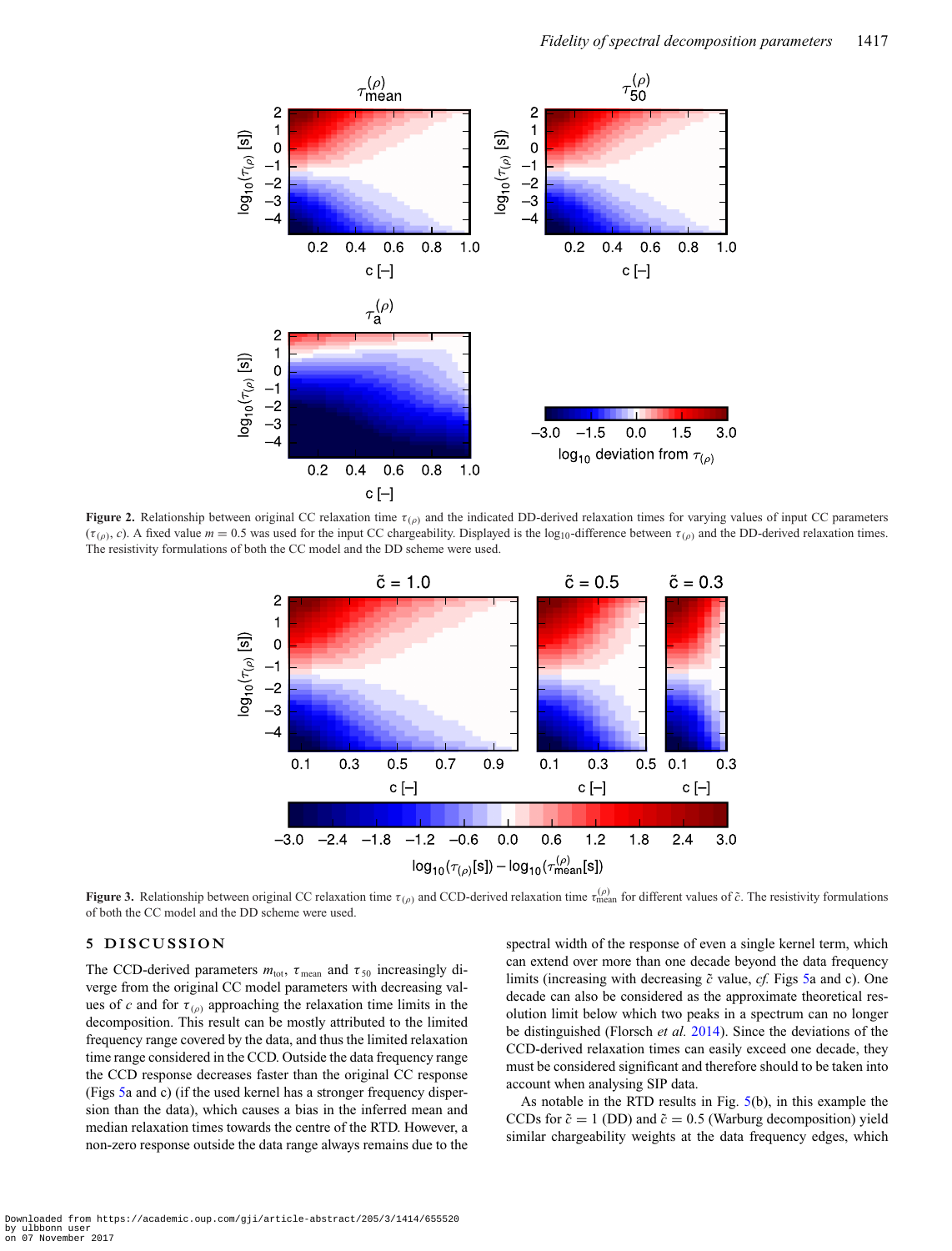<span id="page-4-0"></span>

**Figure 4.** Relationship between  $\tau_{\text{mean}}^{(\sigma)}$  and  $\tau_{\text{mean}}^{(\rho)}$  obtained from DD results in conductivity and resistivity formulation, respectively, for different values of input CC frequency exponent *c* (0.05, 0.31, 1) and CC relaxation time  $\tau_{(\rho)}$  $(0.038 \text{ s (a)}, 1.59 \times 10^{-5} \text{ s (b)})$  plotted as ratio  $\tau_{\text{mean}}^{(\sigma)} / \tau_{\text{mean}}^{(\rho)}$  (solid curves). For comparison the relationship between the corresponding CC relaxation times  $\tau_{(\sigma)}$  and  $\tau_{(\rho)}$  according to eq. (4) is shown (dashed curves).

explains the larger spread of the response outside the data frequency range for the  $\tilde{c} = 0.5$  case (Fig. [5a](#page-4-1)). However, with increasing original *c* value the contribution outside the data frequency range decreases, and thus the underestimation of *m* is also reduced (Figs [5c](#page-4-1) and d). In fact for the trivial, but practically irrelevant, case of a decomposition kernel with identical frequency dispersion like the data (i.e.  $\tilde{c} = c$ ), the derived parameters  $m_{\text{tot}}$ ,  $\tau_{\text{mean}}$  and  $\tau_{50}$  perfectly resemble the original CC parameters if the spectral peak lies well within the analysed data frequency range (*cf.* Figs [1–](#page-2-0)[3\)](#page-3-1).

The observed variation in the reconstruction quality of chargeabilities and relaxation times also influences the relationship between the mean relaxation times derived from the CCD in conduc-tivity and resistivity formulations (Fig. [4\)](#page-4-0). We found that  $\tau_{\text{mean}}^{(\sigma)}$  and  $\tau_{\text{mean}}^{(\rho)}$  agree only within one order of magnitude over the whole range of *c* values. Therefore, should  $\tau_{\text{mean}}^{(\sigma)}$  and  $\tau_{\text{mean}}^{(\rho)}$  be compared or jointly used in a study, the discrepancy between both quantities should be taken into account. However, we again stress that errors can be much larger when CC and CCD-derived parameters are jointly interpreted and their systematic deviations ignored—no matter if conductivity or resistivity formulations are used.

We finally note that the CCD scheme depends on various settings which can have significant influence on the results, with the selected range of relaxation times having the strongest effect. As shown in previous work (Weigand  $&$  Kemna [2016\)](#page-5-14), the relaxation time range should extend by at least one order of magnitude (better two) to both sides of the data frequency limits. The amount of regularization, here a smoothness constraint imposed on the RTD, has from our experience only marginal influence on the derived integral parameters  $m_{\text{tot}}$  and  $\tau_{\text{mean}}$ . However, regularization at all is crucial to overcome the inherent ill-posedness of the problem (Florsch *et al.* [2014\)](#page-5-8).

# **6 CONCLUSIONS**

In this study we investigated the relationships of chargeability and relaxation time parameters recovered from a spectral decomposition of synthetic CC-type SIP data with the corresponding CC input parameters. As kernel function in the decomposition we considered CC models with different frequency dispersion, including the Debye

<span id="page-4-1"></span>

**Figure 5.** Debye versus Warburg decomposition of two CC model responses with different frequency dispersion. Decompositions are based on the shaded frequency range only (a,c). Original CC chargeability is  $m = 0.5$  and CC relaxation time  $\tau_{(\rho)} = 0.159$  s. (a) Responses of input CC model for  $c = 0.3$  and CCD results for  $\tilde{c} = 1$  ( $m_{\text{tot}}^{(\rho)} = 0.30$ ) and  $\tilde{c} = 0.5$  ( $m_{\text{tot}}^{(\rho)} = 0.35$ ). (b) RTDs of the CCDs from panel (a). (c) Responses of input CC model for  $c = 0.5$  and CCD results for  $\tilde{c} = 1$  ( $m_{\text{tot}}^{(\rho)} = 0.41$ ) and  $\tilde{c} = 0.5$  ( $m_{\text{tot}}^{(\rho)} = 0.50$ ). (d) RTDs of the CCDs from panel (c). The resistivity formulations of both the CC model and the DD scheme were used.